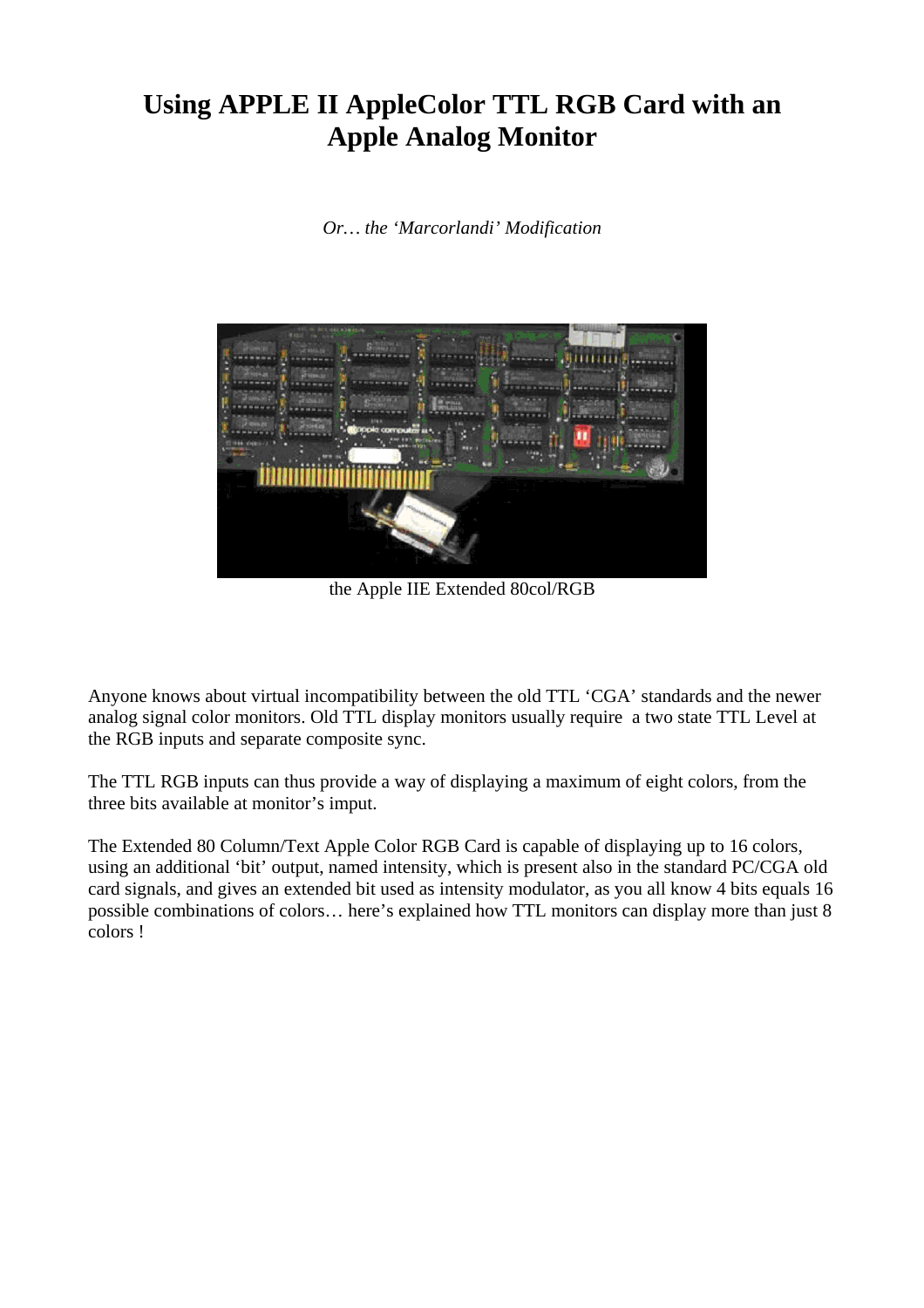## **The Apple IIe Extended RGB Color Card**

If you own an Apple II Extended 64k/RAM RGB Color Card (possibly bought on ebay for few \$\$ as I did) you might probably want to use it with a standard analog monitor such as the Apple II GS RGB Color Monitor, and as I experienced, attaching the card you won't see anything else than a black screen…

The Molex connector

I bought my card, together with the manual (which is a very useful source of information for programming with the card , contains soft switches, double hi-res memory map, documentation of Applesoft "&" extension graphic commands usable after loading the 'Hires' driver…) but I did not have the 'molex' connector, so I managed to get one from a PC Game Card (those with game port), which has the same type of molex 16 to db-15 pin connections, it's shown here...



If you can't find a molex to db15 connector, here's the pinout I traced down by helping myself with an oscilloscope, by the way, looking at the output levels I found out why the card didn't work at all with analog monitors…

These are the Molex pinouts for the signals at the 16 pins end of the connector, looking with the connector in front of you and while the card is seen from the top when inserted in the slot.

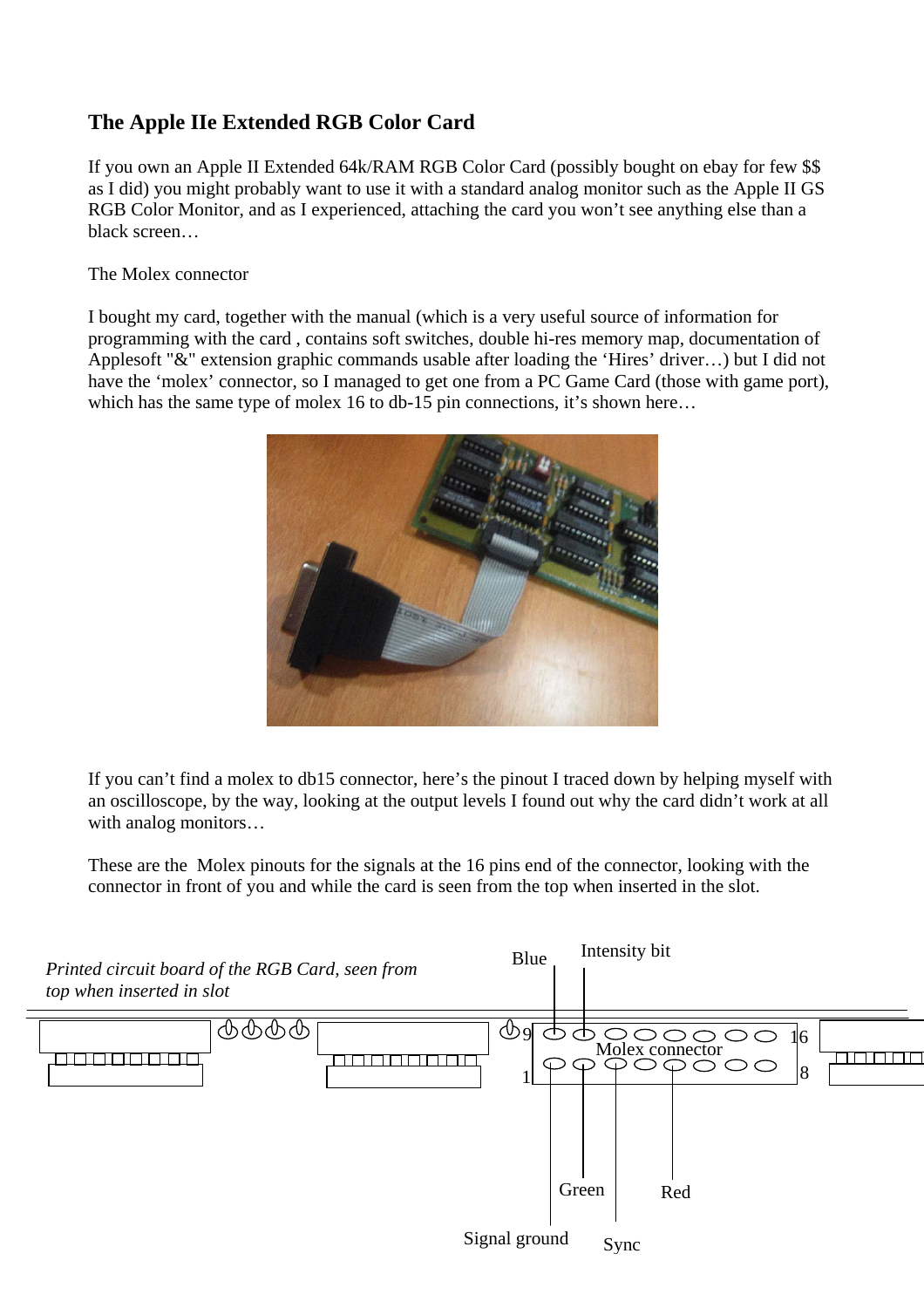Here's is the DB-15 Connector if attached to the molex via a flat cable :

 Dsub-15 (male) socket seen from the back (soldering) pins ,--------------------------------. \ 08 07 06 05 04 03 02 01 / \ 15 14 13 12 11 10 09 / `----------------------------' produced a state of the state of the state of the state of the state of the state of produced a state of the state of the state of the state of the state of the state of pin # signal produced a series of the series of the series of the series of the series of the shell system ground 1 ground 2 **GREEN TTL BIT** 3 **COMPOSITE SYNC** 4 (not used)<br>5 **RED TTL B**  5 **RED TTL BIT**   $\begin{array}{ccc} 6 & \text{ground} \\ 7 & -5 \text{ V} \end{array}$ -5 V (not used) 8 +12 V (not used) 9 **BLUE TTL BIT**<br>10 **INTENSITY BI**  10 **INTENSITY BIT** 11 (not used) 12 (not used) 13 ground 14 (not used) 15 (not used)

A few things you should be concerned for, RED and GREEN outputs differ from the corresponding ANALOG RGB inputs at the back of the Apple Analog RGB Color, thus if you use a standard cable to connect the DB15 output to the RGB socket you'll end up with a 'RED LEAF' Apple if you run the demo programs (!)… so, remember to cross the R and G pins !

For your reference, here are the pins at the RGB input socket of an II GS analog monitor :

```
IIGS RGB Connector 
      Dsub-15 (female) socket at back of IIgs 
       ,--------------------------------. 
       \ 08 07 06 05 04 03 02 01 / 
        \ 15 14 13 12 11 10 09 / 
          `----------------------------' 
produced a state of the state of the state of the state of the state of the state of
produced a state of the state of the state of the state of the state of the state of
       pin # signal
produced a series of the series of the series of the series of the series of the
      shell system ground
         1 ground (for red) 
         2 red analog video 
         3 composite sync 
         4 (not used) 
         5 green analog video 
         6 ground (for green) 
         7 -5 V (not used) 
         8 +12 V (not used) 
         9 blue analog video 
         10 (not used) 
         11 audio output (not used) 
         12 composite video (not used) 
         13 ground (for blue) 
         14 (not used) 
         15 (not used)
```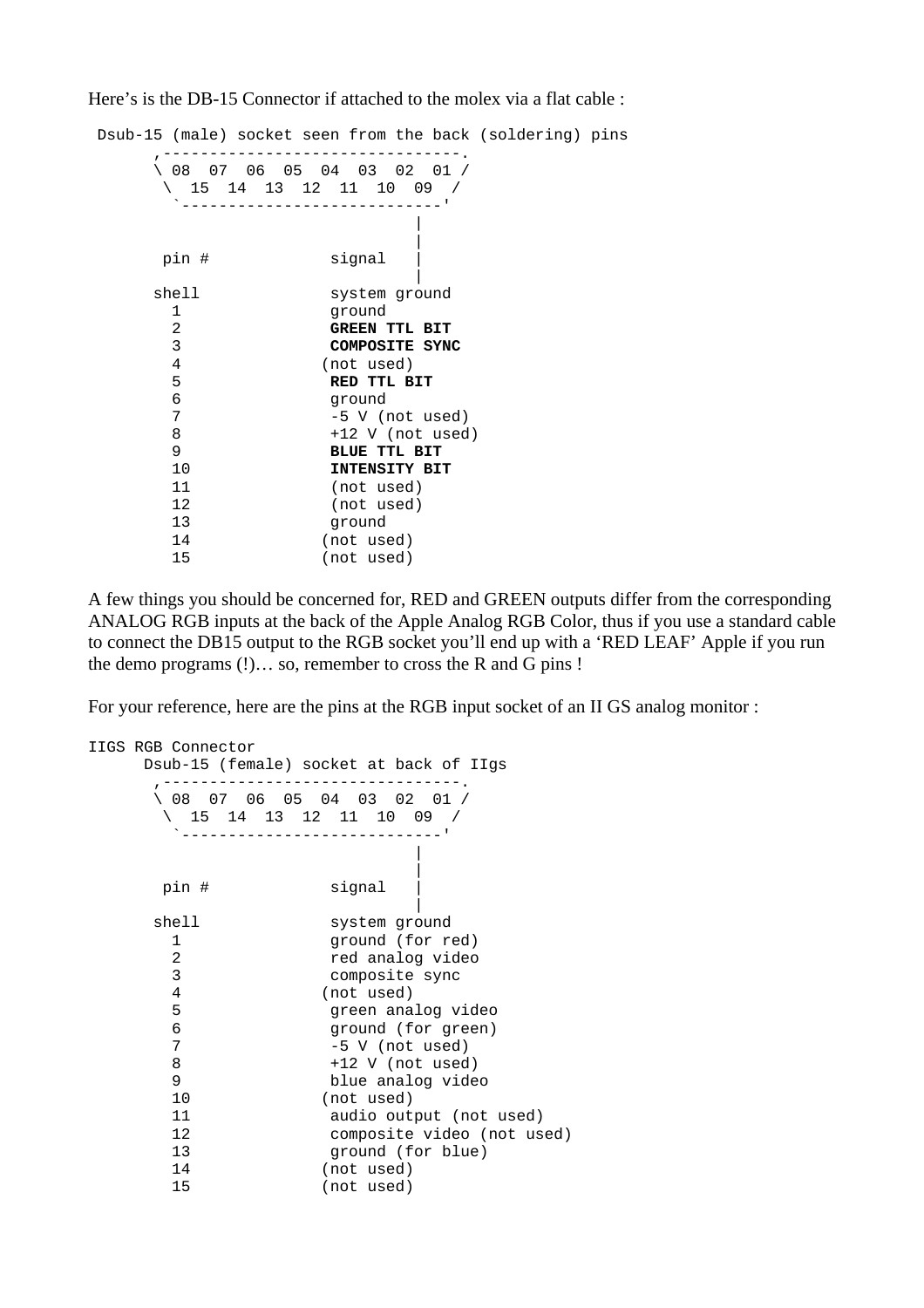## **The Marcorlandi modification**

Now, what to do first to make my RGB card work with the analog monitor ?

If you just want to display 8 Colors, that's really simple, just cut the 75 Ohm resistor beside the switch on the card, as seen here :



After the mod you'll end up with a floating resistor on the card, that's fine, we don't need this connection to make the card work with analog monitors.



If you wonder why you should do it, here's the reason : this resistor is a pull-down that lowers the sync level to 1 V, while the RGB monitor needs TTL levels. I found this watching the signal at the oscilloscope, and since all of the components on the card are TTLs I suspected that the signal was lowered down… and so was it..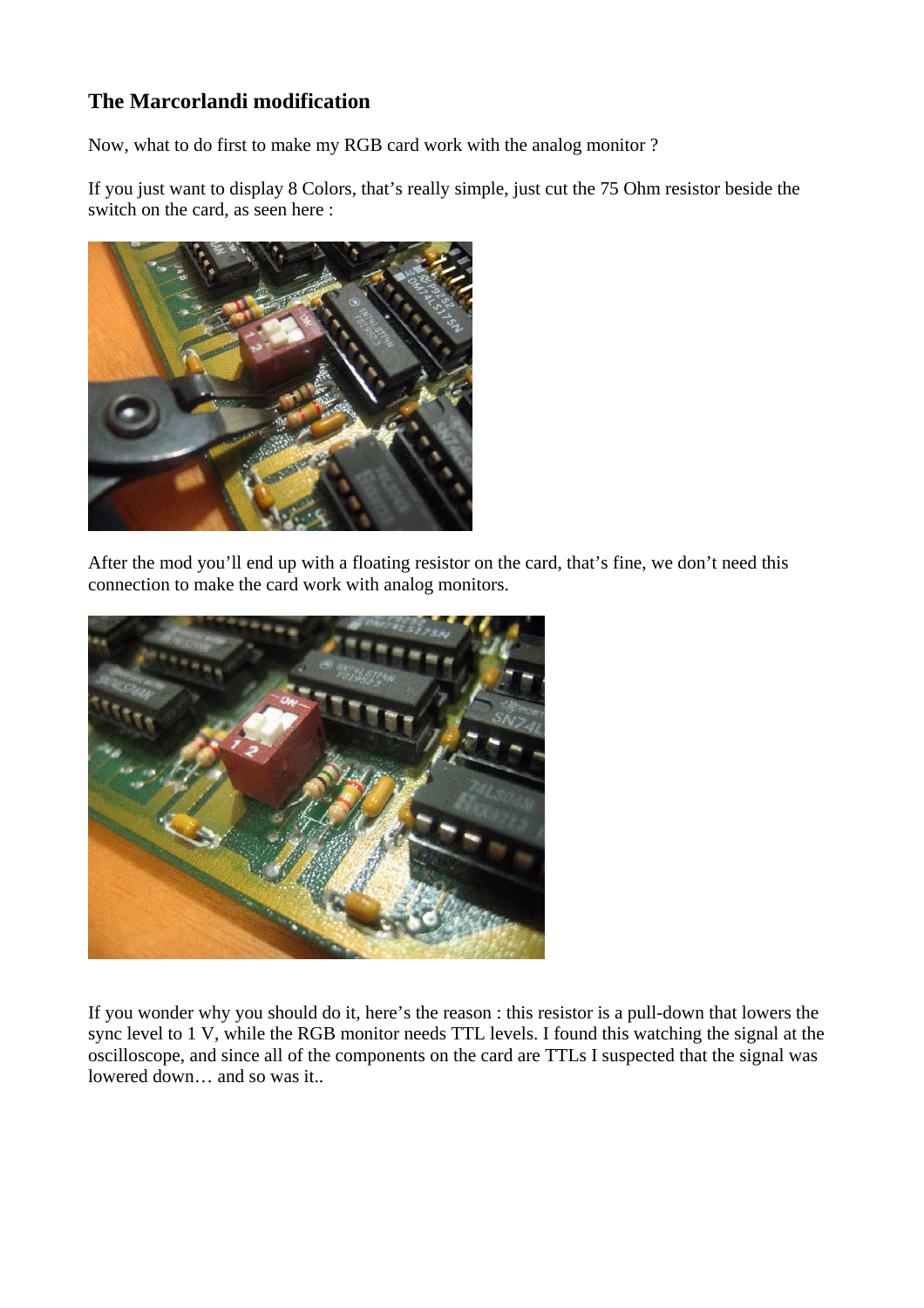If you connect the monitor (remember to swap RED and GREEN connections) now it should work correctly, run the demo disk supplied wit the card (an image of it can also be found on the net at asimov ftp archive…)

## **What… only 8 Colors ??**

You'll see that with the simple modification you'll end up with a screen showing up only 8 Colors, that is, color numbers from 1 to 8 will be the same as 9 to 16… We need to set up something more to show them all..

The RGB Card is capable of displaying 16 colors, but the analog monitor obviously doesn't know about the fourth 'INTENSITY' bit, so we need to vary the R,G,B levels according to the Intensity TTL bit. We do this by using a simple resistor network.

The Resistor Ladder Network is the simplest D to A converter, and is basically made like this :



the MSB is the most significant bit, while LSB is the least significant.

In our case MSB will correspond to the Intensity Bit input , while LSB will be one of the Red/Green/Blue TTL inputs. The Resistor is R Ohms (here, R is not for Red, obviously) and the value should be chosen for best results, since it defines the intensity and color saturation for the output.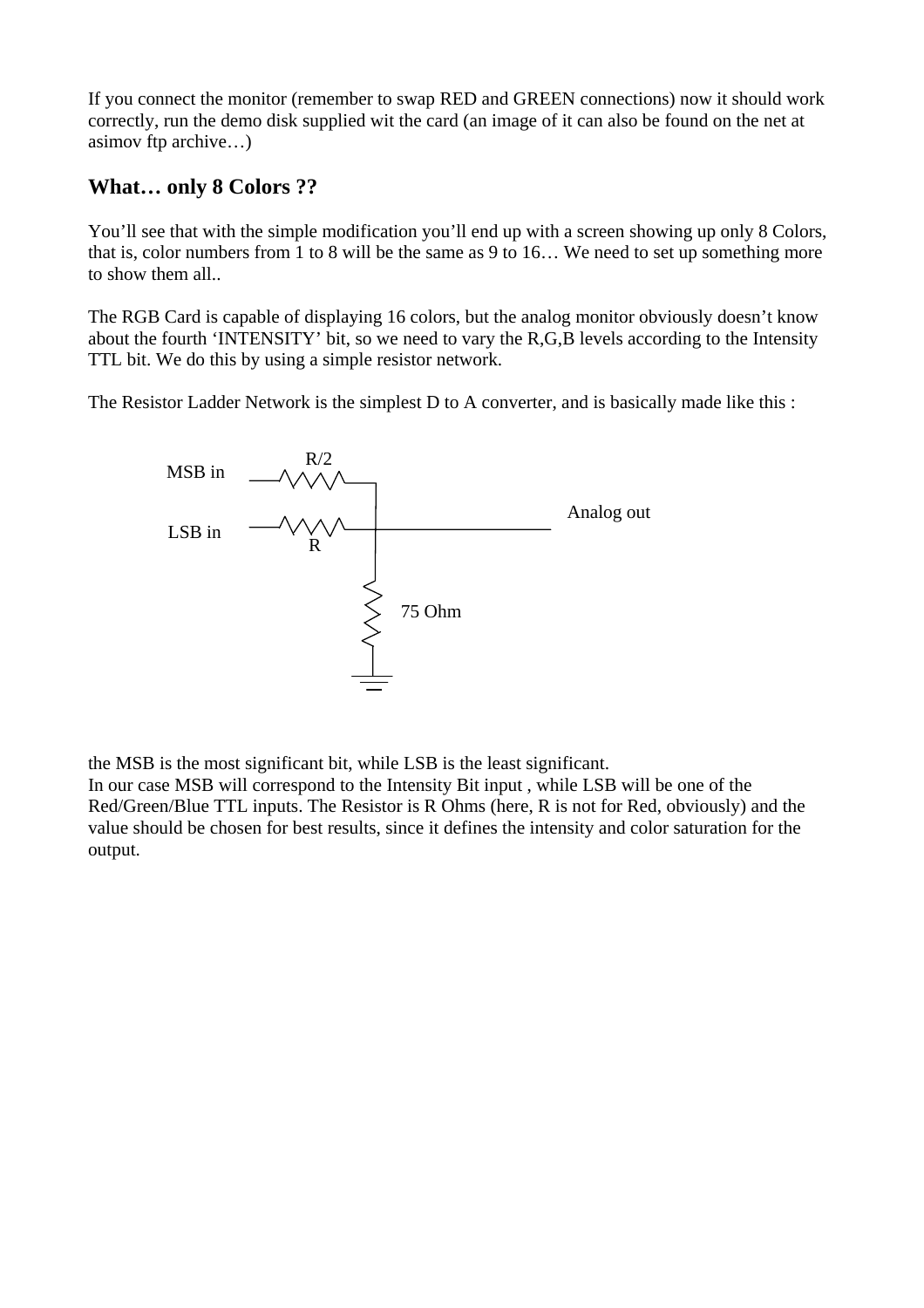Here's the complete schematic for the D/A converter, with this values colors should be fine, but in my final setup I chose to use 100 Ohms trimmer resistors instead of the values shown here, it allowed me to tune the colors for best results, since I wanted complete control over them.

Please note that the 75 Ohm resistor connected to ground is not needed (as in the simple DA schematic shown before) because the monitor itself provides grounding resistors.



Note : For best result use 100 Ohm reistive trimmers in place of the resistors shown, you'll be able to calibrate colors adjusting both intensity and saturation.

Here are is my setup for the resistor ladder using resistive trimmers, quite crowdy but functional for experimenting…